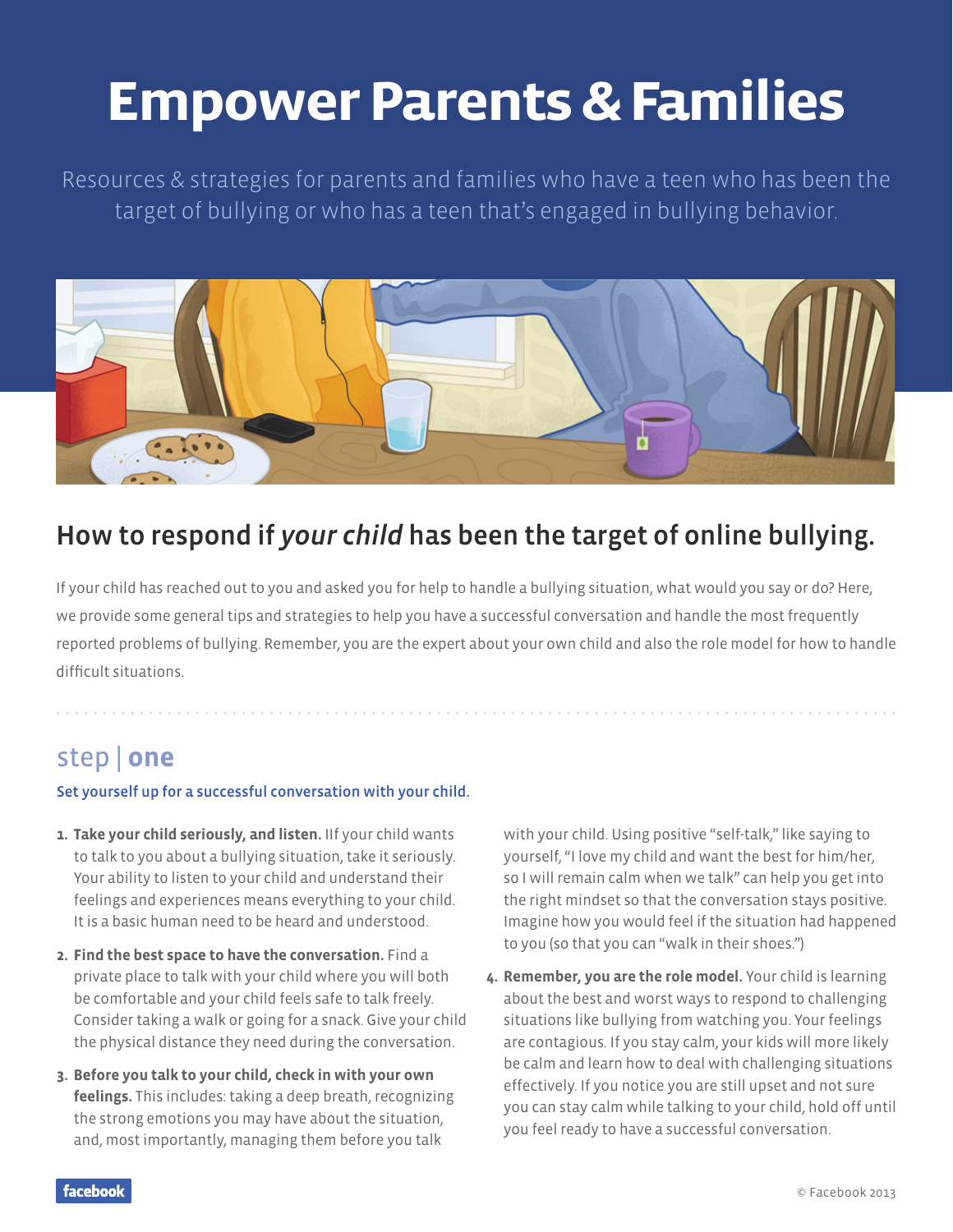# step | **two**

#### Talk with your child about the problem.

Bullying comes in many forms online, including someone saying mean things, spreading rumors, posting an inappropriate photo of your child, someone not leaving leave your child alone, or someone making threatening remarks to your child. The first step to helping your child is to be a good listener and then talk through the problem.

**1. Give your child unconditional support.** No matter what has happened, let your child know you will listen to them. Let your child get out the full story without interrupting or criticizing them. Your child needs to feel emotionally safe in order to be open and honest with you. Reassure your child that you will not go behind their back to "fix or report" the problem and that you will work with them to find a positive resolution.

#### Some key points to guide your initial conversation:

- Be a good listener; don't put words into your child's mouth or jump to conclusions.
- Use a calm and steady voice throughout the conversation. Avoid using harsh or accusatory language, which can result in your child either shutting down or becoming more upset.
- Avoid being judgmental or critical about what behavior they were engaged in before the bullying incident.
- Do not blame your child for being the target of bullying.
- Avoid making promises you can't keep, but do reassure your child that you want to help find a successful resolution to the problem, and that you will do your best to make sure their life doesn't get more difficult.
- **2. Use gentle exploration and empathy.** This will help you to find out what happened, how your child feels about it, and what they might want to do. Make sure your child knows that the reason you are asking questions is because you need all the facts, so you can do your best to help them solve the problem.

#### Check out our Conversation Starters:

*Example Conversation Starter:* "I'm so sorry this happened to you, and I'm glad you told me. Can you tell me more about what happened and how you are feeling?"

*Avoid comments like:* "I I told you not to be friends with (aggressor's name)." or "Come on – you're making a big deal about nothing – bullying is just a stage every kid goes through."

Additional conversation starters include:

- "(Child's Name), that sounds upsetting I can understand why you are feeling angry, afraid, sad, embarrassed. Let's go find a quiet place so we can talk privately."
- "(Child's Name), I'm so glad you told me. You did the right thing and I promise I will do my best to help you manage this. As long as you are not in any danger, I won't do anything you don't want me to do."
- "(Child's Name), I'd like to know if you have experienced other mean things like this. It's good for both of us to think through this together."
- "(Child's Name), bullying is not ok. I know it's difficult for you to talk about it. I really want to help you figure out what to do."

#### If your child is being threatened, you might say something like the following:

- "(Child's Name), it's never ok for someone to threaten you. I'm really glad you came to me. Let's talk through this together and figure out what to do."
- "(Child's Name), I can see why you are so upset about this, this is something that we need to take care of right away. You did the right thing coming to me."

#### If your child doesn't want to do anything about it:

- This is a time when adult family members need to use their best judgment. Your child might not want to do anything because they are afraid of losing a relationship, escalating the situation, being bullied again, or are uncomfortable expressing themselves.
- Some kids don't want to be a "tattle tail" and are afraid of getting someone in trouble. It's important to make sure that's not the reason your child doesn't want to do anything. Explain the difference between "tattling" and "helping." Tattling is about getting someone in trouble – usually when it's not dangerous. *Telling someone that you have been bullied isn't tattling, it's helping ensure the safety of someone who might be in trouble.*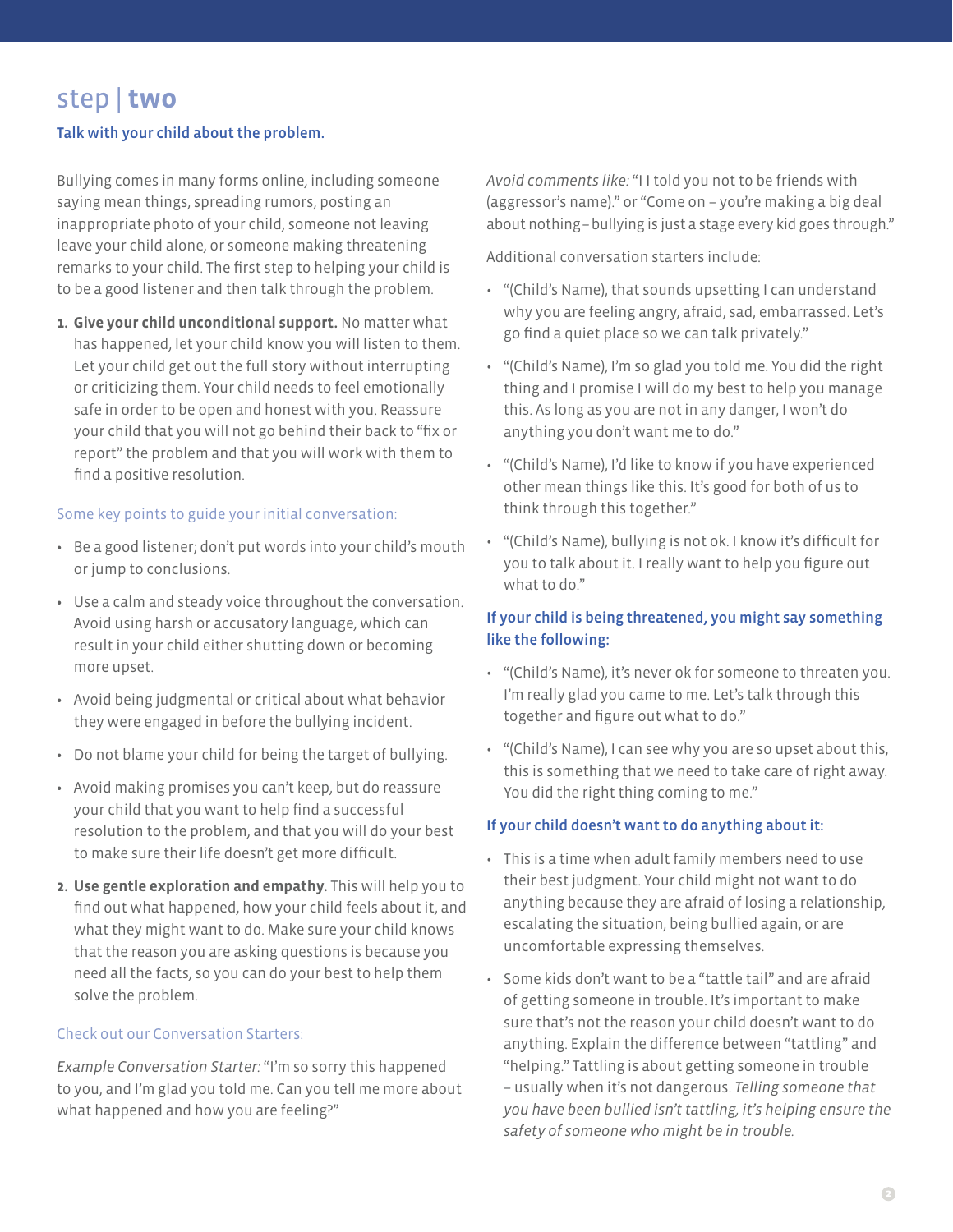# step | **three**

Work with your child on an action plan. Empower your child to come up with a few ways to deal with the situation. Sometimes an initial plan doesn't work out and it's important to have multiple options.

Here are some ways to help your child manage the most common types of bullying. If it's a serious situation (e.g., someone is threatening your child), take immediate action because your child's safety is the priority.

**1. Solve the problem together.** Ask your child what they want to do and how you can help.

First, ask fact-finding and open-ended questions to better understand what happened.

#### Example Conversation Starter:

- "In order to best help you, I need to know what happened and who was involved."
- "What was going on between you and the person before this happened?"
- "Let's look at the photo/post together."

If you feel like you need more information or are not satisfied with what you are hearing, ask "What else might we do?" to help generate alternative solutions.

**2. Using Facebook to create an action plan.** Some issues between friends on Facebook can be handled with the multiple tools that Facebook offers.

First, ask fact-finding and open-ended questions to better understand what happened.

Here are a few things to know about reporting on Facebook:

- **Reporting is easy.** Nearly every piece of content on Facebook has a 'Report This' link.
- **Social Reporting tools enable you to solve many problems effectively.** Facebook enables you to report issues either directly to the person you are having an issue with OR to a trusted members of your community. Explore these options after clicking "This Post/Photo is a Problem."
- **Your child can report the post to Facebook.** If you click this box in the report flow, Facebook endeavors to review every post in a timely manner. If the post or photo does violate the terms, it will be removed.
- **Unfriend the person.** Your child might want to unfriend the person. This means the person will be removed from their Facebook friend list. This will cause News Feed stories to be reduced, and you will no longer be connected in the social graph. *{We may want to talk about adjusting privacy settings here….Steer}*
- **Block the person.** Your child may want to block the person altogether. This prevents the account who is being blocked from starting conversations with your child or seeing things that your child posts. They will also no longer be able to find each other on Facebook.
- **3. What to do if you and/or your child think the situation can be handled offline.** Brainstorm some action steps that each of you think are realistic and likely to be effective.

#### General tips:

- **If your child is being physically threatened,** feeling scared or has any other strong emotions about what has happened, let them know that you are there for them and will do everything you can to ensure their safety. Explore with your child who else might help to resolve the problem like a trusted teacher or friend.
- **If your child expresses emotional distress or thoughts of self-harm** it is important to seek help from a mental health professional immediately and make sure your child is not left alone. You can ask a school counselor or psychologist for advice. **Go here...**
- **It's best not to contact the parents of the bully** when you are upset, to avoid escalating the situation. If you feel strongly that it is the right thing to do, be sure you are calm and motivated to find a positive outcome.
- **Revisit with your child access** to instant messaging, e-mail, social networking websites, cell phone or the Internet in general.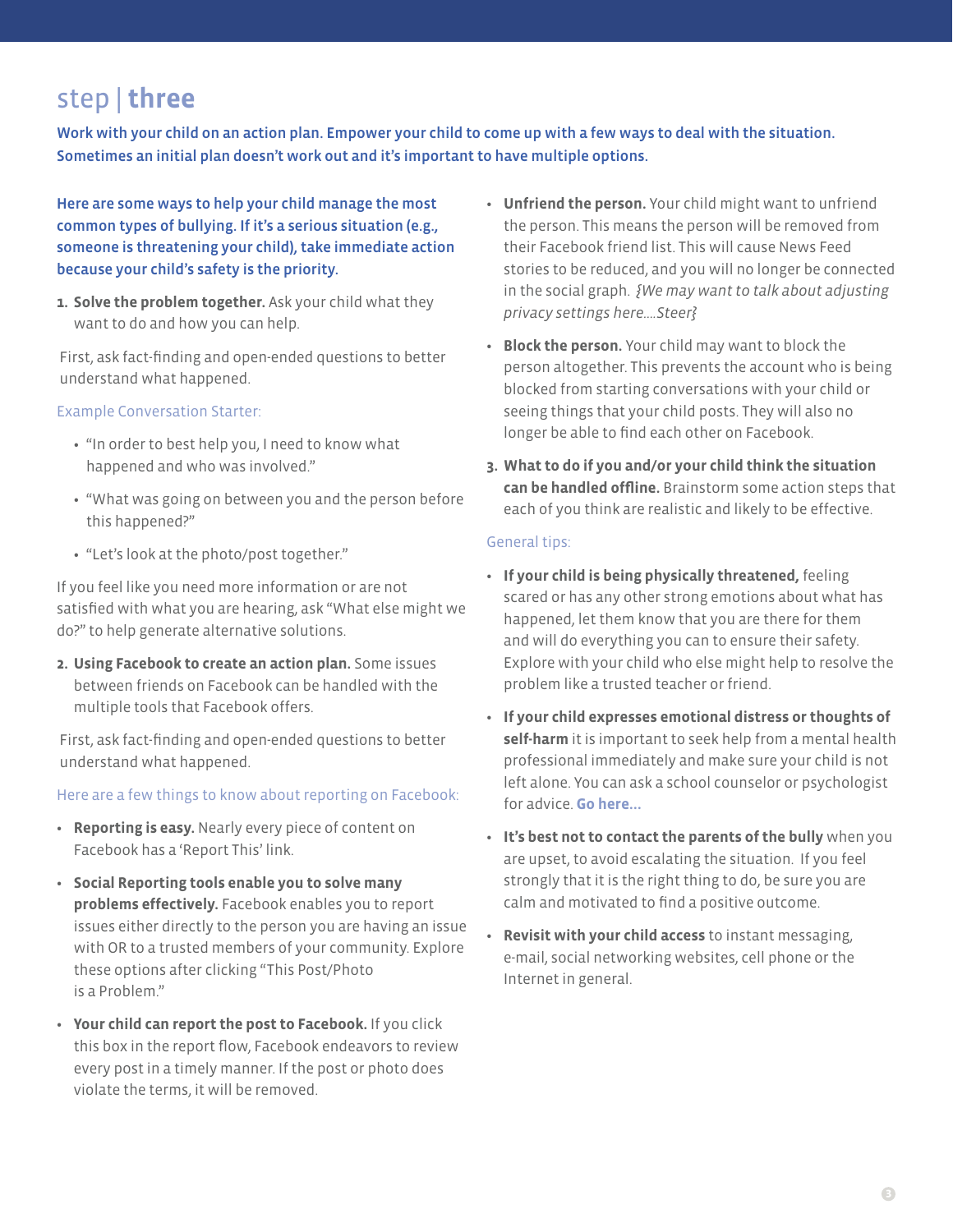#### Options to consider for more serious incidents:

- **If the person who you are reporting is part of the school community,** decide with your child who the best person would be to talk to at their school such as the principal, a counselor or a trusted teacher.
	- *Conversation Starter:* "Your safety is the most important thing. It is really important to let someone at your school know, so they can help prevent this from happening again. Who do you trust the most that we could talk to together?"
- **If the person is using an online service to target your child, report the content to the online service provider,**  and ask them to remove the offensive material. **Go here...**
	- Report the incident or offensive profiles to your service provider and request the post be taken down.
	- Trace e-mails and text messages. Attempt to identify the perpetrator.
	- Save the evidence, i.e. print screen or save pages.
	- Contact a lawyer if additional support is needed.
- **Report to law enforcement for serious incidents** (threats, intimidation or exploitation)
	- Report the serious incident to police.
- **Sexting:** Sometimes bullying can start by a sexting incident in which your child thought they were harmlessly sharing intimate photos with someone they trust, only to be threatened by the bully that unless some demands are met, the photos will be shared. This is especially sensitive because it can turn into extortion. It is important to:
	- Turn to law enforcement to help resolve the issue both sexting and exploitation are against the law.
	- *Conversation Starter:* "(Child's Name) you may not be aware of it – but, sending naked photos online is really serious and can get you in trouble. If you are under 18 it's actually against the law, it is the same as child pornography. So – I take this seriously – and, if this doesn't stop, we can call the police and file a report."

# step | **four**

#### Follow up with your child.

- **1. Ensure your child feels safe to go back to school.** Work on a plan with your child for how they will navigate their day.
	- Suggest to your child they find a close friend to be with at school the following day. Ask your child who they would choose to make sure they have someone they can turn to when they feel uncomfortable or unsafe.
	- If your child doesn't have a friend to ask, suggest that they choose an older brother or sister, relative, or trusted teacher.
	- Roleplaying can help your child learn and practice strategies to handle possible scenarios that might occur at school (e.g., seeing the bully in class or the hallway).
		- Your child should use simple, direct language and if they have to interact with the bully, they should try to avoid showing anger or fear, but rather show they are calm and confident.
- Help your child to come up with a positive message they can say to themselves when they see the person who bullied them such as, "I have tons of friends and am strong and capable."
- Work with your child on what they might say and their "stance" if they have to interact with the person who bullied them. For example, they should stand at a distance and use a calm and even voice.
- If the problem was resolved the post or photo was removed – your child should not go out of their way to approach the bully, however, if their relationship has the potential for being repaired, they can thank them and let them know that they did the right thing.
- **2. Check in with your child.** At the end of your initial conversation and each day for a few weeks check in to make sure they feel comf ortable and safe at school. You also want to be sure that the situation as been handled as best as possible.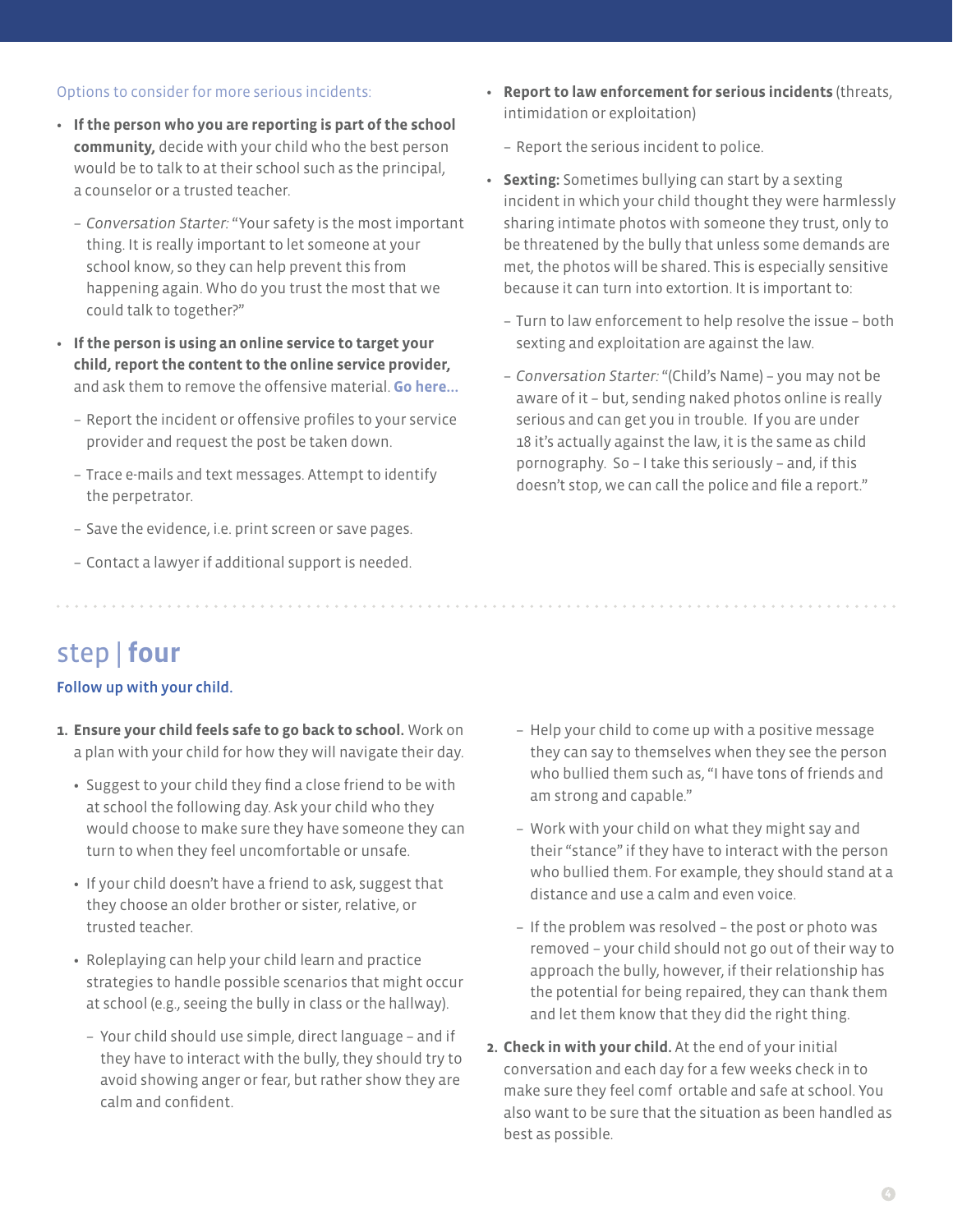

# How to respond if *your child* has bullied someone else online.

### If you found out that your child has bullied someone else, or your child reached out to you for help handling the situation, what would you say or do?

You are the expert on your own child. But, this likely will be a sensitive conversation, so here are some general tips to work towards a positive interaction, and specific strategies to help you handle the situation.

You are the expert on your own child. But, this likely will be a sensitive conversation, so here are some general tips to work towards a positive interaction, and specific strategies to help you handle the situation.

- **1. Set yourself up for a successful conversation with your child.**
	- Find the best space to have the conversation. Find a private place to talk with your child where you will both be comfortable and your child will feel safe to talk freely. You might consider taking a walk or going for a snack. Give your child the physical distance they need during the conversation.
	- Take a moment before you talk to your child to check-in and manage your own feelings. This includes: taking a deep breath, recognizing the strong emotions you may have about the situation, and managing them before you talk with your child. Using positive "self-talk," like

saying to yourself, "I love my child and want the best for him/her, so I will remain calm when we talk" can help you to remain calm and guide the conversation in the right direction.

- If you feel like you might say something to your child you will regret, it's important to remember that everyone makes mistakes. This challenging moment presents an opportunity to help your child develop empathy and learn healthier ways to treat others.
- Remember, you are the role model. Your child is learning about the best and worst ways to respond to challenging situations like bullying from watching you. Your feelings are contagious. If you stay calm, your kids will more likely be calm and learn how to deal with challenging situations effectively. If you notice you are still upset and not sure you can stay calm while talking to your child, hold off until you feel ready to have a successful conversation.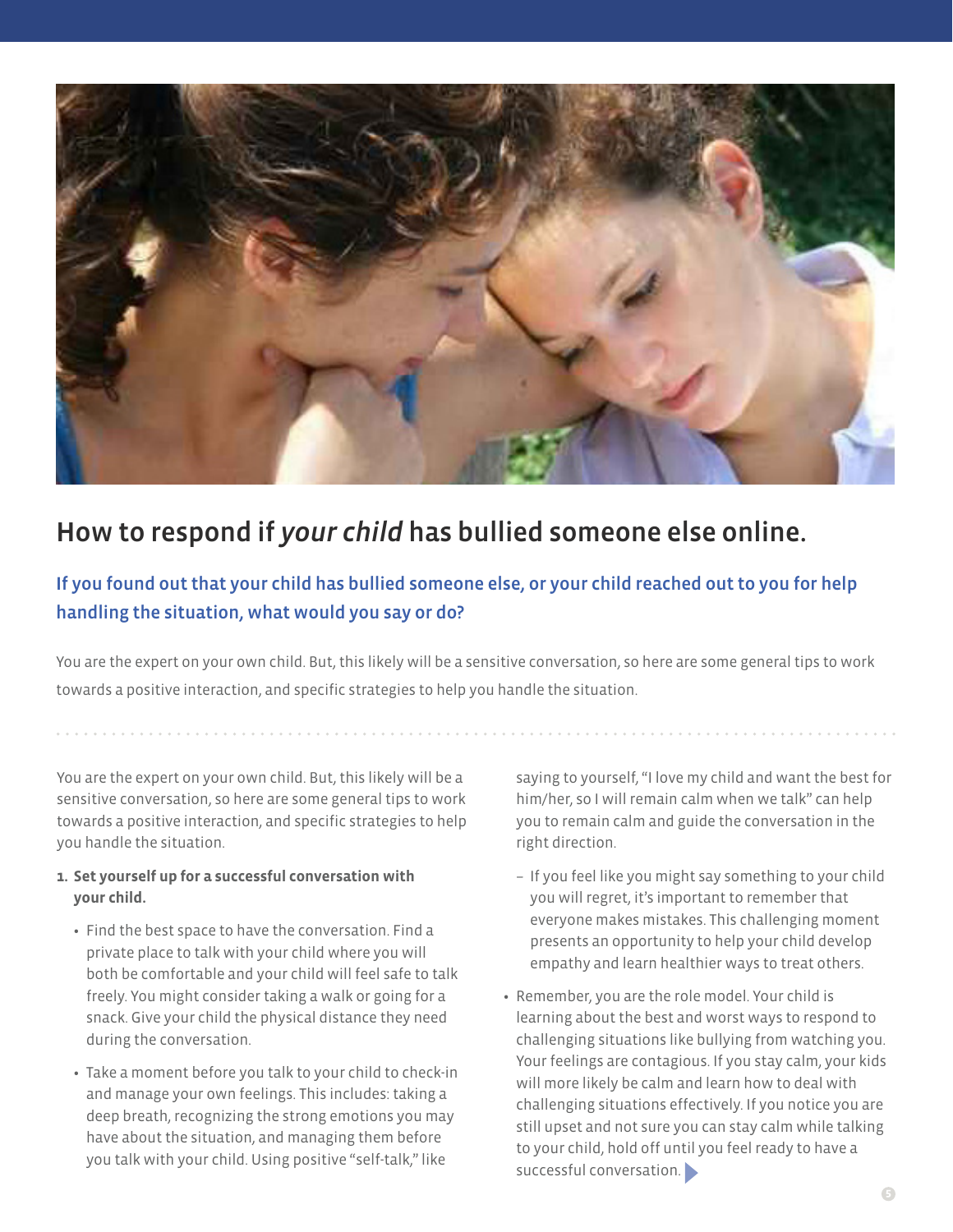- Give your child support, and listen. No matter what has happened, let your child know you will listen to them without interrupting or criticizing them. Your child needs to feel emotionally safe to be open and honest with you. Reassure your child that you will not go behind their back and that you will work with them to find a positive resolution.
	- You likely will have judgments about what happened, especially if your child has disappointed you with their mean behavior. However, it is important for you not to express those judgments in a critical way. Try your best not to say things like, "What's wrong with you? Are you stupid?" Rather, say something like "I am disappointed that this happened. This is serious – it is not ok for you or anyone else to spread rumors/say mean things/threaten, etc."
- **2. Talk with your child about the problem.** Some key points to guide your initial conversation include:
	- Find out what happened. Find out exactly what happened, how long it has been happening, and if anything that has happened after it has been reported.
		- Your background knowledge of your child's relationship with the person who was bullied, could influence how you discuss and handle the situation.
		- When asking your child about what happened, be a good listener; don't put words into your child's mouth, or jump to conclusions.
	- Communicate your values. Let your child know that bullying behavior is unacceptable and that there will be consequences. Remind your child of important key values like kindness, respect and empathy.

#### If you find out from someone else that your child has been engaging in bullying behavior:

 *Conversation Starter:* "(Child's Name), I got an upsetting call from someone today who told me that you have been saying mean things/spreading rumors/etc. about one of your classmates. I'm very disappointed to hear this. It's not ok and you must stop immediately. Tell me exactly what happened so we decide what action needs to be taken."

#### If your child discloses to you that they have been engaging in bullying behavior:

 *Conversation Starter:* "(Child's Name), it took courage for you to tell me this when you know how upsetting it would be for me to hear. I'm not going to scream and yell, but I want you to know that it's never ok to say mean things/spread rumors/etc. Let's sit down and talk through the situation so we can figure out the best way to handle this."

If you find out the situation involved psychological harm or physical threats to another person; You will want to take immediate action after hearing your child's side of the story, because everyone's safety is priority.

 *Conversation Starter:* "(Child's Name), I just found out that you threatened to hurt/said really mean things about one of your classmates. I'm incredibly disappointed and need you to know that this is unacceptable behavior. Tell me what your reason was for doing this."

#### **3. Explore the best possible solutions to the problem and take responsible action.**

- Decide on your course of action. With your child, decide how the situation will be handled both on and off line.
	- Decide on the consequences. Let your child know that in your home there are consequences for being mean or hurtful to others. For some families this means taking away technology privileges, for others it means curtailing time spent with friends.
	- Stay firm if your child begs you not to do anything, or does not want to do anything, let them know that their behavior is not acceptable and that there will be consequences. You also must be consistent – that is follow through with whatever consequences were set.
	- Help your child remove the offensive post if they have not already done so. You might ask your child to imagine how they would feel if someone had posted something like this about them.
	- Avoid making promises you can't keep. But do reassure your child that you want to find a successful resolution to the problem and will do your best to make sure their life doesn't get more difficult through actions you will take.
	- Learn as much as possible. It will be important to find out whether this behavior is new for your child or whether something else might have occurred that you do not know about. This will help you decide on how you will handle this at home, including consequences, or seeking professional counseling for your child.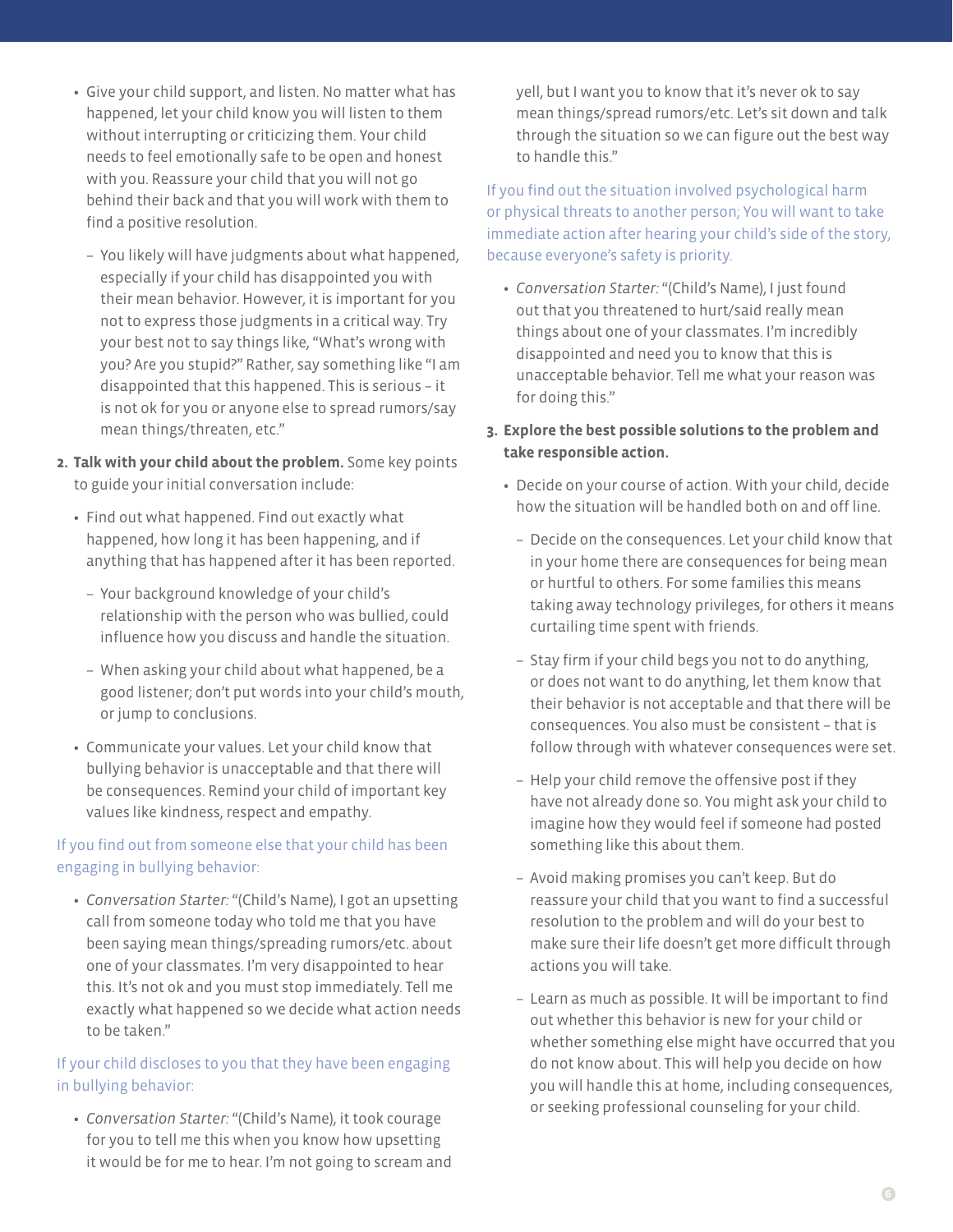- Some recommended solutions to help your child resolve the problem with the target:
	- If this occurred at school, make an appointment with the principal to reinforce that you will work with school administration and your child to handle the situation as best as possible; that you will follow the school's policy about the consequences for your child and that there will be consequences at home for your child's behavior.
	- Encourage your child to apologize privately and/or publicly. Decide whether your child can do it alone, or may need your guidance to write the language for an authentic, meaningful apology.

#### *Example of Parent's coaching for private Apology:*

• "(Child's Name) - What you did is not okay and you need to take responsibility for your actions. First, you need to remove the post/photo, and ask anyone who forwarded it to pull it down as well. If it happens again, your technology privileges will be taken away."

#### *Example Public apology:*

• "(Child's Name) - Let's sit together and think about how you can apologize to all the people your note went to." The note you help your child write to whoever received can be something like, "On Thursday I wrote something on X's wall that was really disrespectful. I was wrong to do it and am sorry. I apologized to X and want everyone to know that what I wrote was not true."



### If your child is the target of bullying and has agreed for you to reach out to the school.

(Note: Most schools only get involved if the bulling behavior happened using school-based technology or if off-campus behavior results in disruption of the learning environment of other students)

*Example Parent to Teacher Conversation Starter:* 

• "I just learned that (Child's Name) was bullied by NAME. My child is extremely upset, as am I. There is nothing more important to me than my child's safety and well-being – and I need the school to handle this immediately. What is your policy for dealing with situations like this? How can we be sure that this will not happen again? I also would like to know the consequences for the child who bullied my child, and most importantly what can be done to help my child feel safe returning to school?

### If your child is the bully and you need to reach out to the school (or the school has reached out to you).

*Example Parent to Teacher Conversation Starters:* 

- "I'm here because I got a call that my child has bullied another child. Obviously, I'm very upset to learn that this happened. I've heard my child's story, but please tell me what you know about the situation. Who else was involved? Is there any history to this problem?
- "I'd like my (Child's Name) to apologize to the child he hurt, and I'd like your help in figuring out the best possible way to do that."
- "I know my child did something that was seriously wrong and s/he has apologized to the other child. I still need to know how it's going to be handled in your class. Are there lessons on how to deal with emotions and conflict? What are you going to say to the class? How can we make sure both my child and the other child feel safe coming back to school for the mistake s/he made."

### If your child is the bully and you need to reach out to the parent of the child s/he bullied.

### *Example Parent to Parent Conversation Starters (on phone):*

• FRIEND - "NAME, I'm so sorry I just learned that my son/ daughter spread a rumor (identify incident) about your child. (Child's Name) understands that this is completely unacceptable. What do you know about the situation? I want to make sure your child knows that {Child's Name} wants to apologize if you and your son/daughter are ready to accept it. We will do everything possible to make sure this never happens again."